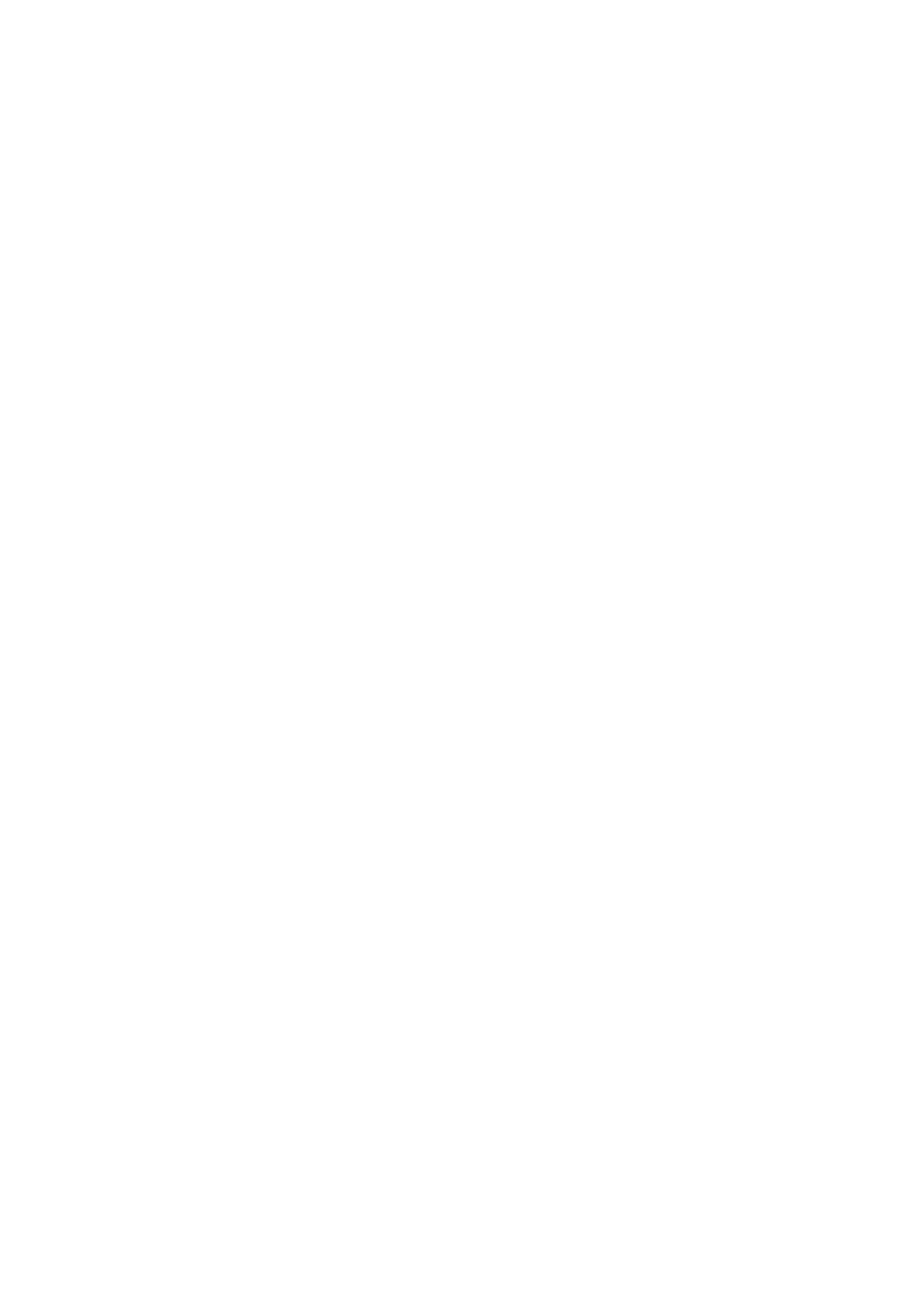Why are there almost no Polish authors in OneBookShelf community content programs, (i.e., subsites that allow to release materials for various RPGs – *D&D*'s Dungeon Masters Guild, *7th Sea*'s Explorer Society and similar platforms – without gaining a paid license from the system's publisher)? This question came from my review of sources concerning RPG fan prosumption and the history of the roleplaying industry in Poland (Kominiarczuk, 2013; Krawczyk, 2009; Mochocka, Mochocki, 2016; Porczyński, 2014), as well as from my own interaction with and activity within the roleplaying fandom (see Krawczyk, 2010 for an argument for fan expertise as a form of research competence). Both personal observation and research results suggest that the Polish RPG community has a strong prosumptive streak with fan production of materials – both for their own sessions and published online – composing an important part of the overall Polish RPG production.

While I cannot state that this streak is stronger than, for example, in the United States, it is clearly visible and community content programs seem a perfect creative outlet for this sort of fan production. And yet despite my intense search and consulting the Polish fandom in December 2018 I could not find more than three Polish authors publishing their materials via such programs, of whom only one, English-publishing Jan Sielicki, had published more than one material by then. What's more, after reaching Jan and interviewing him about his inspirations and roleplaying background, it turned out that he considered himself an outsider to the elements of Polish roleplaying culture I believed most crucial for the development of the aforementioned prosumptive approach. Is seeing such an approach in Polish RPG culture false? Or maybe it simply does not translate well into the rules by which community content programs run? This article gathers data about both community content programs and Polish roleplaying culture to propose an answer to these questions.

## **1. Community content programs**

The history of RPG community content programs started in 2016 when OneBookShelf, the owner of the biggest online RPG stores Drive-ThruRPG and RPGNow, together with Wizards of the Coast, publisher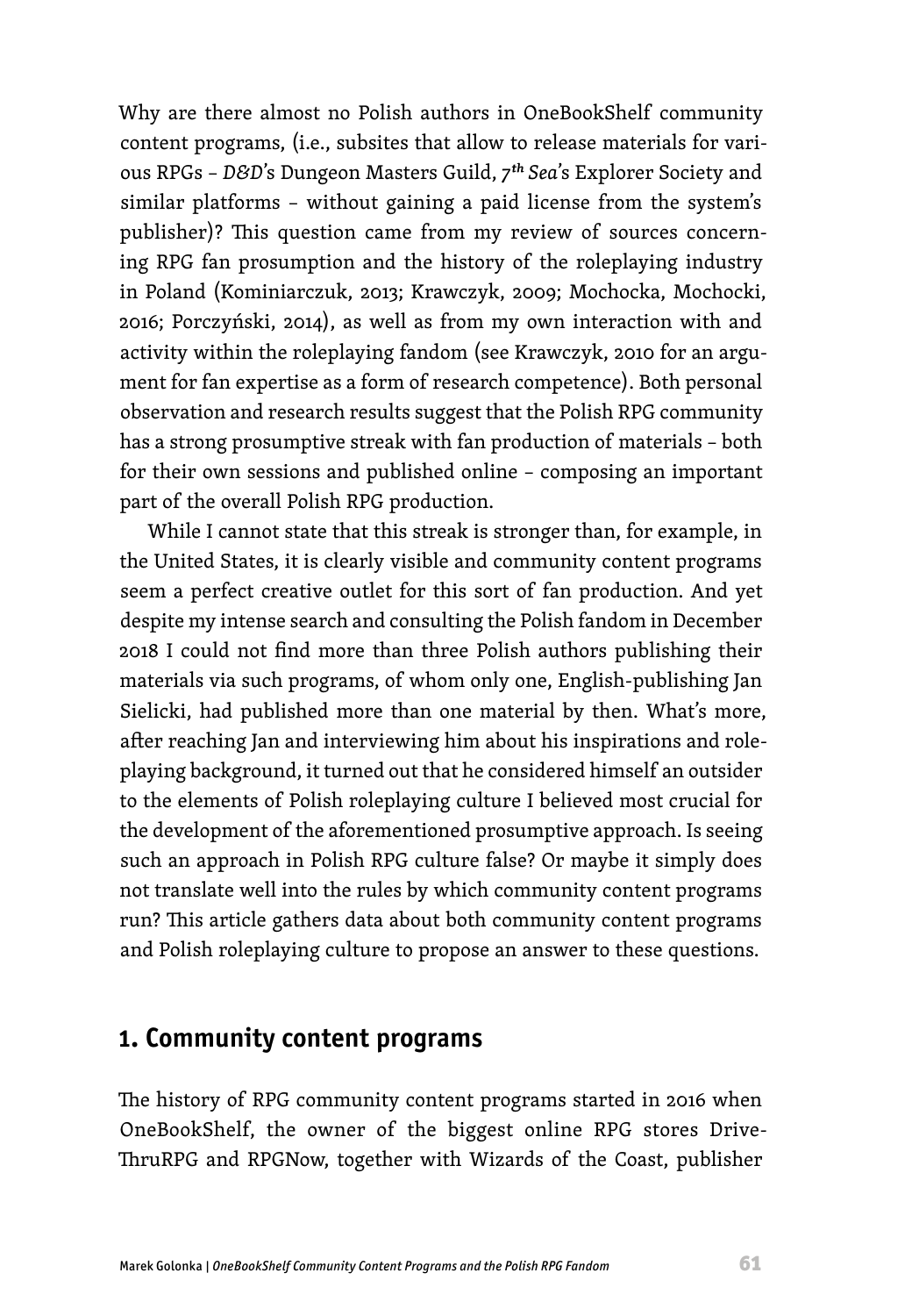of *Dungeons & Dragons* since 1997, announced the creation of Dungeon Masters Guild (OneBookShelf, 2018a). The Guild – a sub-site of One-BookShelf's online store - allows its users to publish various playing materials using the rules of the 5th edition of *Dungeons & Dragons* in PDF and other e-book formats; *D&D*-related stock art can also be sold here (Montgomery, 2018a). The Guild does not provide editing or layout services but it does provide art and maps from the earlier editions of the game. The supplements do not get any automatic advertisement but OneBookShelf suggests that creators of the most successful among them might be invited into professional cooperation with the *Dungeons & Dragons* publisher (Montgomery, 2018c). The profits from the published materials are divided in a following way: 50% for the author, 20% for Wizards of the Coast, and 30% for OneBookShelf.

For readers acquainted with Wizards of The Coast's previous licensing policy this idea might sound like nothing new or even a step back. Allowing third-party publishers, professional or not, to publish materials for various editions of *Dungeons & Dragons* has been the policy of this publisher since the publication of the 3<sup>rd</sup> edition of the game back in 2000 (Appelcline, 2014b). There is, however, a difference in scope between the earlier licenses and what is allowed on Dungeon Masters Guild. Whereas all the earlier *D&D* licenses allowed their users to reference and expand only on certain parts of the game system (specified in the licenses, but mostly the three core rulebooks, for details see Appelcline, 2014b), titles published in Dungeon Masters Guild can reference almost any part of the *Dungeons & Dragons* 5th edition product line, as well as other supplements published on this platform and even materials from earlier editions, including background material for settings already published for 5E (Forgotten Realms, Ravenloft, Eberron) as long as the published supplement itself was using 5<sup>th</sup> edition rules (Montgomery, 2018a). While publishers creating supplements using earlier licenses were able to create their own supplements under *D&D* rules, the Guild allows its users to create supplements for *D&D* 5E product line.

Another key difference is that previous *D&D* licenses were targeted at *publishers*, and the Guild is intended for the *users*. Anyone with a client account on any of OneBookShelf stores can publish content in Dungeon Masters Guild and have their royalties transferred to their PayPal account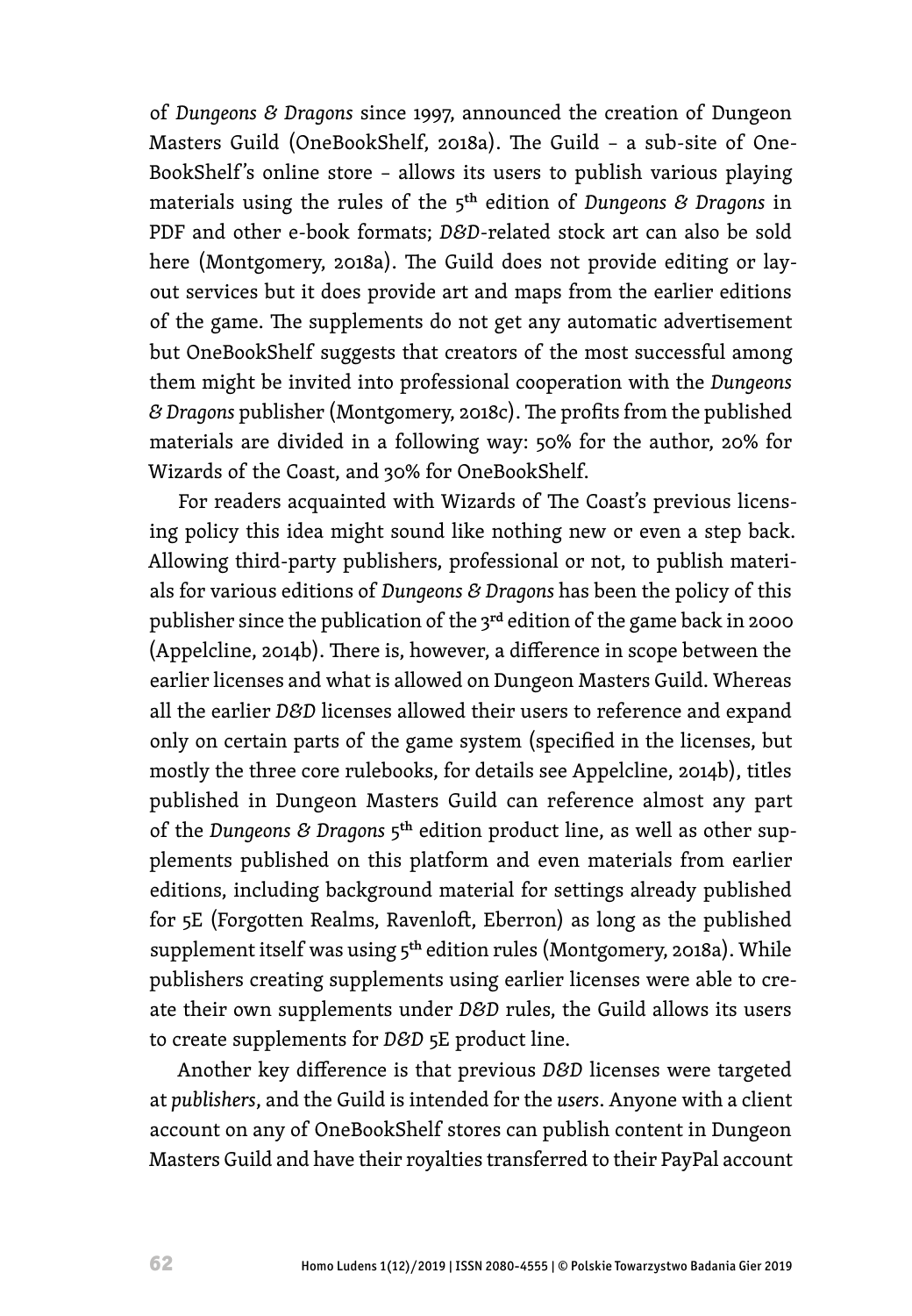(Montgomery, 2018b). At the same time publishing RPG materials in One-BookShelf RPG shops – RPGNow and DriveThruRPG – requires creating a separate publisher account (Montgomery, 2017). That is the meaning behind calling Dungeon Masters Guild a "community content" program.

*Dungeons & Dragons* has been the first RPG to be included in such a program but since the announcement of Dungeon Masters Guild publishers of other roleplaying systems have also started their community content programs with OneBookShelf. The programs currently available are Storyteller's Vault for *World of Darkness* (including *Chronicles of Darkness*), Miskatonic Repository for *Call of Cthulhu*'s 7*th* edition, *Explorer's Society* for *7th Sea*'s 2*nd* edition, and many more (OneBookShelf, 2018b). New RPG publishers are gradually joining this trend – for example, on 11<sup>th</sup> December 2018 Pinnacle Entertainment Group announced an upcoming community content program called Savage Worlds Adventurer's Guild (Pinnacle, 2018).

## **2. "Community content" of Polish tabletop RPG fandom**

Creating "community content" – in the broader sense of this phrase, not connected with OneBookShelf programs – has long been very important to the Polish tabletop RPG fandom. One could say that creating content by the community is a universal and unavoidable feature of RPG players. Dominik Porczyński (2014) argues that participating in tabletop roleplaying games is by definition prosumption: an activity where borders between production and consumption are hard to define (Siuda, Żaglewski, 2014). Porczyński catalogues a wide spectrum of prosumptive activities of RPG enthusiasts – from participating in a game session to writing one's own materials. He also notes that many professionally published RPGs started out as fan projects and variant rules for wargames (Porczyński, 2014). Tabletop roleplaying games originated as prosumptive and remain highly prosumptive to this day, not only in Poland.

However, RPG prosumption proliferates in periods and places where the official market of RPG goods is relatively small. Porczyński (2014) shows how a huge number of official games and supplements limits RPG-related prosumption by giving fans less space for creating their own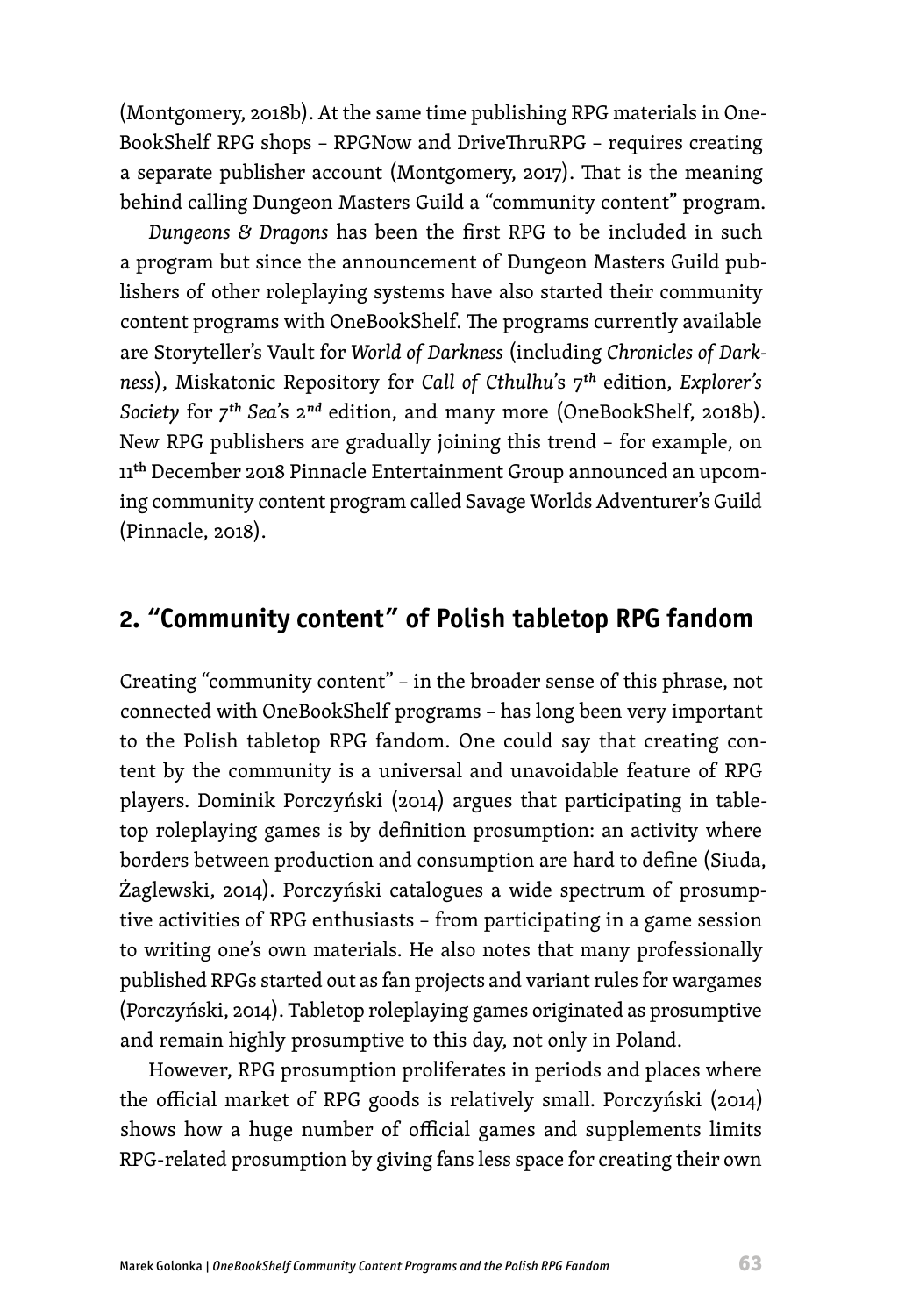materials. Moreover, Shannon Appelcline's (2014a) history of the beginnings of the roleplaying industry documents a boom in the creation of fan content and house rules in the first years after the publication of *Dungeons & Dragons* in 1974 – when there were roleplayers already but there were not enough materials for roleplaying games to fulfill their needs so they had to produce such materials themselves<sup>1</sup>.

While the complete history of the Polish RPG market is beyond the scope of this paper, it is clear that in its beginnings it relied heavily on prosumption. The first roleplaying game was published in Poland in 1990, six years after the idea of roleplaying games had been first introduced in Poland in a press article (Kominiarczuk, 2013). This means that in the first years when any Polish audience was aware of the existence of roleplaying games, this medium saw no such bloom in professional publishing as in the first years of the hobby in the USA (Appelcline, 2014a) and the emerging group of fans was left to create more roleplaying content on their own. There were, of course, people playing imported games but there was no RPG professionally published in Poland. A very telling fact is that the first issue of *Magia i Miecz* (*Sword and Sorcery*), the longest-lasting Polish RPG magazine (1993–2002, 2014–ongoing) started its first issues by presenting, in five parts, a Polish RPG system: *Kryształy Czasu* (*Crystals of Time*) by Artur Szyndler, described by Mochocka and Mochocki as "a home-brew clone of *D&D*" (2016, p. 185). This was not the very first Polish RPG, however, as three years earlier the *Feniks* magazine had published Andrzej Sapkowski's *Oko Yrrhedesa* (*Eye of Yrrhedes*), another fantasy game, this time strongly influenced by Jackson and Livingstone's *Fighting Fantasy* books (Sapkowski, 1995). The first mentions of *D&D* itself appeared in the eighth issue of *Magia i Miecz* (3/1994) with an introduction to *Advanced Dungeons & Dragons* and a scenario for this system (Mochocka, Mochocki, 2016).

................................

<sup>1</sup> This fact connects in an interesting manner to a way of researching tabletop RPGs suggested by Stanisław Krawczyk in his two papers published in *Homo Ludens* (Krawczyk, 2009, 2010). Krawczyk's approach was to analyse RPGs as parts of popular culture, understood according to Marek Krajewski – as culture that provides controlled and diverse pleasure. In this approach diversity would be one of the factors deciding if roleplaying games are a satisfactory form of popular culture for their fans, and thus prosumption of new materials for those games could be viewed as an attempt to increase their diversity and, in turn, the pleasure they deliver.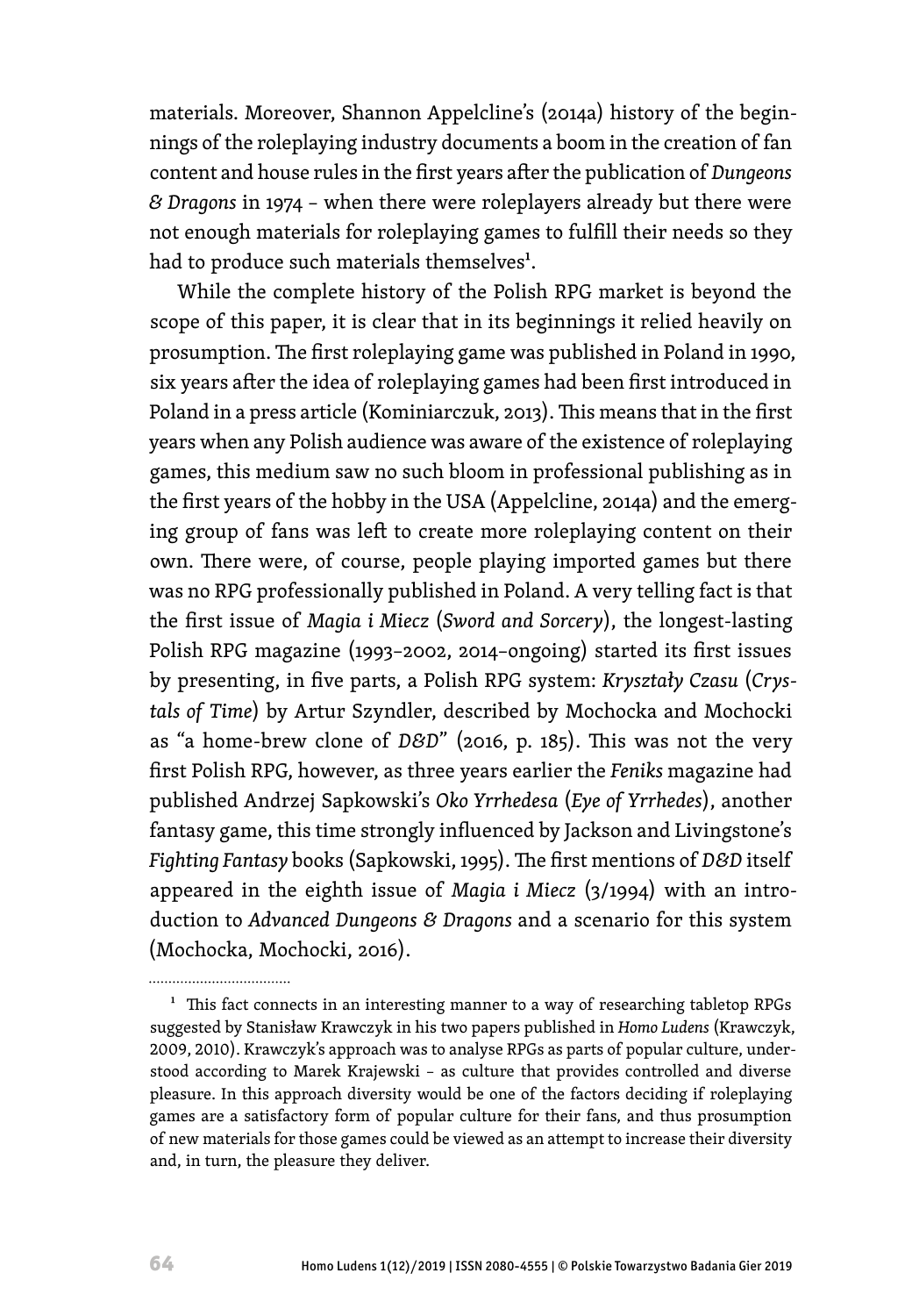While fan creativity from this period is notoriously hard to track and research, *Oko Yrrhedesa* and *Kryształy Czasu* are already examples of prosumption. The first RPGs available in Poland were not established games from abroad. Instead, they were Polish systems, and their publication can be viewed as a prosumptive answer to English-language RPGs.

If prosumption is generally deeply connected to tabletop RPGs, this connection runs even deeper in times and areas where the professional market is not strongly developed – both because fans usually try to "fill in the holes" with their own creations and because the smaller the professional market, the more blurred the boundary between a fan and a professional publisher or designer. It seems that in Poland, due to the realities of the market, the sort of prosumptive fan activity that could find a creative outlet in community content programs was initially welcome – or even necessary – for a long enough time to become an important aspect of Polish RPG fandom. While the first years of the 21st century saw a growth in professional RPG market in Poland, they also saw a proliferation of fan websites dedicated to the hobby, usually posting vast amounts of fan material for various games as well as homebrew systems (Kominiarczuk, 2013). Then, once again – why are there almost no Polish designers in OneBookShelf programs?

Or, to be more precise – why are there almost no Polish RPG designers who started their careers in such programs? Since the first version of this article was written in December 2018, there has been a huge growth in the amount of Polish materials available in community content programs. The authors of those materials, however, are mostly people with previous experience in professional RPG publishing.

First, Polish supplements for the fifth edition of *Dungeons & Dragons*  began appearing on Dungeon Masters Guild. The most popular among them are, however, by none other than Jan Sielicki<sup>2</sup>. Apart from Sielicki's adventures and translations, Dungeon Masters Guild offers materials by Andrzej Stój, a professional RPG designer with a long history of both Polish and English publications; by another experienced RPG designer

................................

<sup>2</sup> His Polish offer includes *Kłopoty z Goblinami* (*Goblin Trouble*), an introductory scenario for beginning players and Dungeon Masters, as well as translations of popular English texts by other authors (Dungeon Masters Guild, 2019).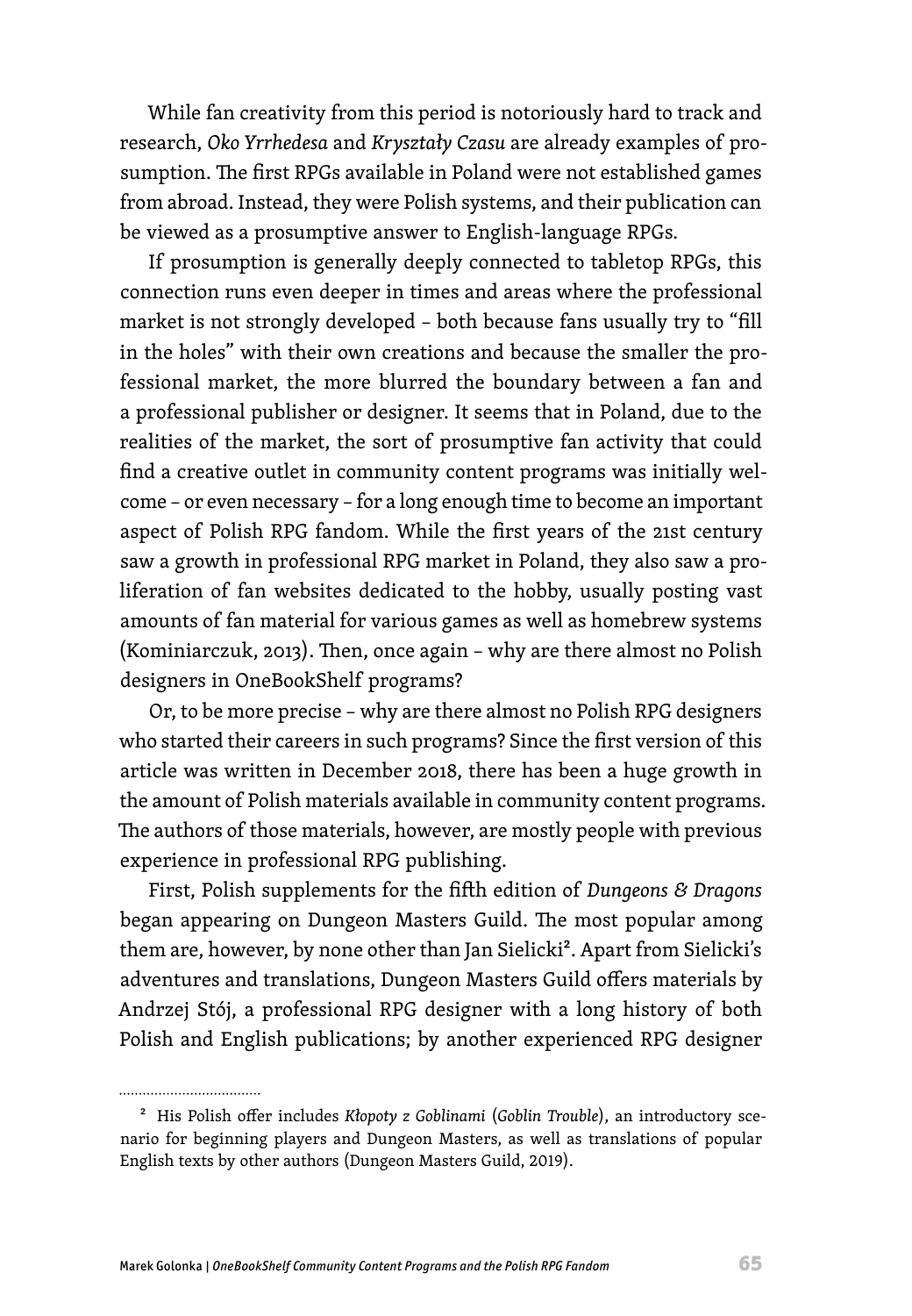Jakub Osiejewski; and by Miłosz Gawęcki (Dungeon Masters Guild, 2019). More supplements will probably be published soon by various authors, leaving any list I could make in this analysis temporary and incomplete. It seems that wider production of community content material by people without previous experience in RPG design (shared by Sielicki, Stój, and Osiejewski) is still nothing more than a future possibility.

Second, I myself have published materials under the *community content* license for *Call of Cthulhu 7th Edition* within the Miskatonic Repository. With a few cooperators I have started releasing a series of scenarios and other supplements titled *Zgrozy*3 (*The Horrors*). While *Zgrozy* has become unexpectedly popular in Poland (see, for example, its ratings and reviews in Miskatonic Repository, 2019), the very fact that I – an RPG designer with over five years of experience in both Polish and English markets – am its main coordinator, proves again that creating community content in Polish is so far done mostly by people with previous experience in RPG design.

#### **3. Possible answers**

One part of the answer is the fact that probably has not been researched yet but has been mentioned in many conversations during conventions and other fandom meetings I took part in. Namely: Polish RPG culture is not used to the digital market. Most Polish publishers have included PDFs in their offer relatively lately, if at all. Their reluctance to publish PDFs might have come partially from the fear of piracy<sup>4</sup> but during my personal communication with Polish RPG publishers since 2012 I have also often heard that digital books are simply unattractive to the Polish RPG fandom and most people active in the hobby much prefer to have ................................

<sup>3</sup> As of the beginning of September 2019, the series consists of eight supplements – five by me, two by Michał Gralak, one by Jacek Radzymiński (Miskatonic Repository, 2019).

<sup>4</sup> I have heard numerous complaints from Polish RPG fans that *Wolsung* core rulebook, not released as a PDF and unwieldy to be scanned (paperback, 500 pages), cannot be found on Polish illegal file-sharing sites. Sharing that remark openly, even though the people complaining were sometimes aware that I had been writing supplements for the *Wolsung*  product line, was a striking example of how the practice of illegal file downloads is not only widespread but also accepted and considered natural.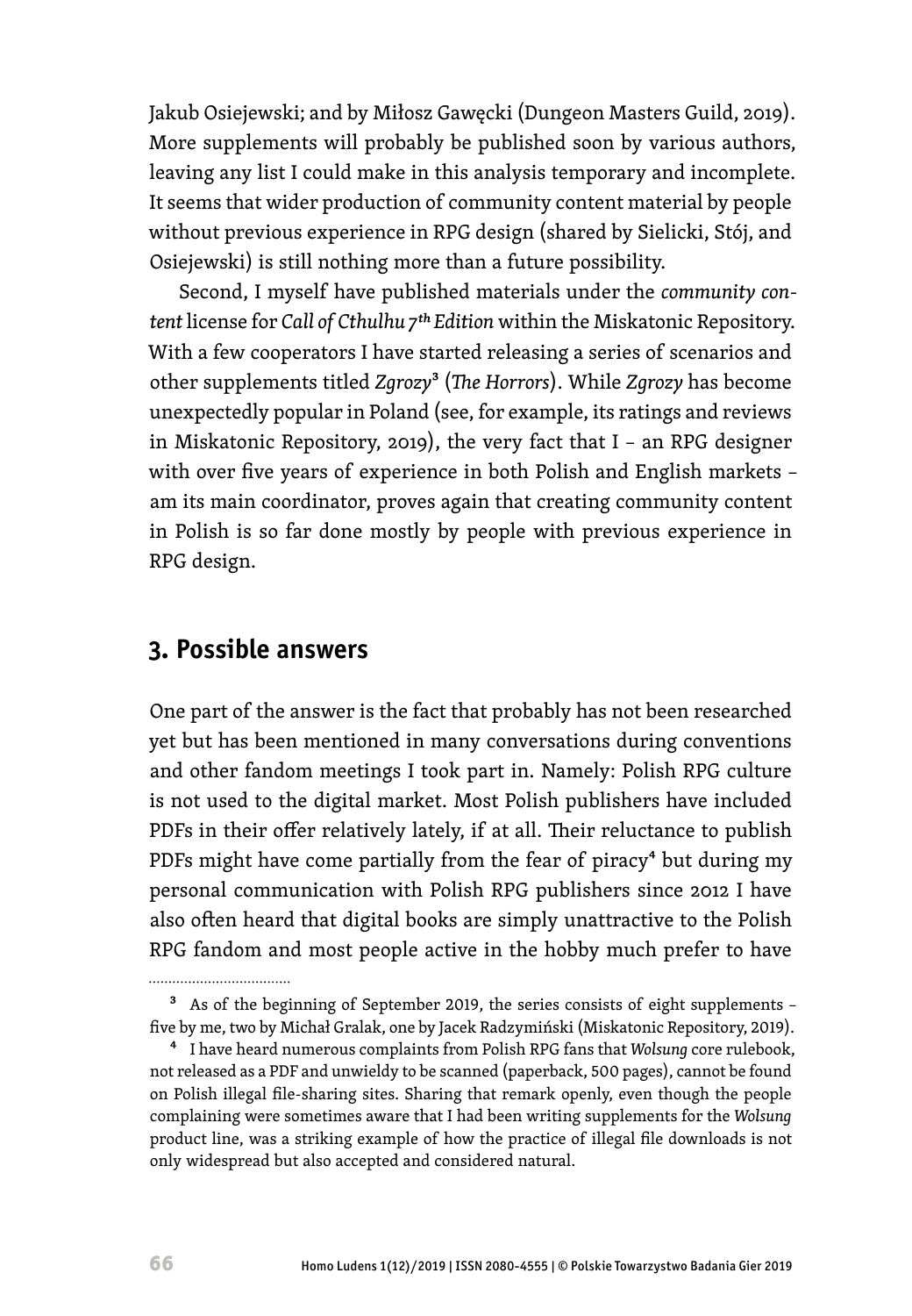printed books<sup>5</sup>. If those opinions are correct, they partially explain why there is almost no community content in Polish. But this is probably not the only explanation – and it does not account for the fact that one Polish person, Jan Sielicki, is regularly publishing English content in those programs.

A part of the answer might also be concealed in the origins of the hobby in Poland and thus a relatively long absence of *Dungeons & Dragons* here. Because it did not get a successful release in the nineties (Kominiarczuk, 2013; Muszyński, 2016), its position in the Polish fandom is not as hegemonic as in the American one. This can be best seen when we notice that *D&D* and *Warhammer Fantasy Roleplay*6 are often treated as equals by Polish fans - two main fantasy games, one heroic, the other one dark (Porczyński, 2014)<sup>7</sup>. Dungeon Masters Guild is not the only affiliate program but it is the oldest and biggest one. Furthermore, the approach of *D&D*'s publisher to licensing had caused a growth of a community of both amateur and professional creators before Dungeon Masters Guild opened thanks to its open licenses (Appelcline, 2014b). In Poland there were next to none supplements written and published under those earlier licenses. *Dungeons & Dragons* has had the role of a trendsetter in the open licenses market (Appelcline 2014c) and it is possible that without this trendsetter the awareness of such licenses and a willingness to use them is lower in Poland. This might in turn result in a lowered interest in the open system licenses' newest form – community content programs.

The language barrier is a related problem. Dungeon Masters Guild accepts supplements only for the fifth edition of *D&D*, so before the Polish translation of this edition was published, the potential reach

<sup>&</sup>lt;sup>5</sup> RPG publishers sometimes also explain this reluctance to release PDFs by the fact that the difference between the cost of a printed book and a PDF is generally lower in Polish stores than in the English-language market, including OneBookShelf stores. Due to their relatively high prices, PDFs are apparently seen as unattractive, so the publishers do not have an incentive to invest in offering them for sale.

<sup>6</sup> A game released by MAG in 1994 and further embedded in the Polish roleplaying fandom by the famous *Jesienna Gawęda* (*The Autumn Tale*) gamemastering advice series by Ignacy Trzewiczek (Mochocka, Mochocki, 2016).

 $7$  It might be a coincidence but in late December 2018 the only two Polish community content supplements were both intended for use with *Zweihänder*, a game strongly inspired by *Warhammer Fantasy Roleplay*.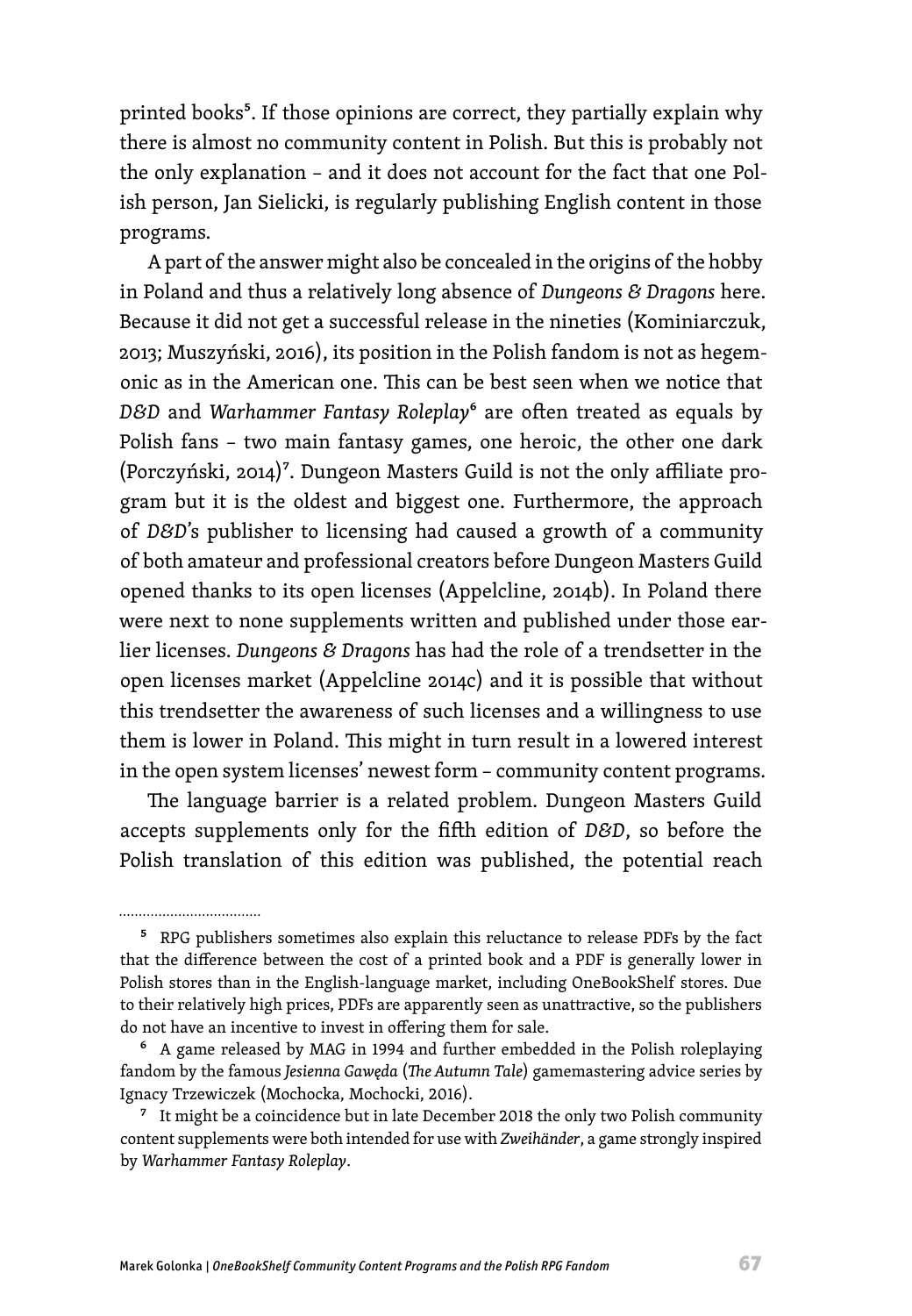of Polish-language materials for this game had been limited. Other community content programs – in particular Storyteller's Vault – have allowed fans to publish materials for older editions of their respective games, many of them available in Polish, but since Dungeon Masters Guild is the first and biggest of community content programs, the lack of chances to publish Polish-language materials there might have greatly decreased Polish interest in community content programs as a whole. The language barrier problem might also connect to the aforementioned flourish of Polish RPGrelated websites and blogs in the early 21<sup>st</sup> century. There were many places for Polish-language publication of RPG materials with a relatively high chance of being noticed and commented or even reviewed, offering a natural venue for Polish amateur creators and thus limiting their interest in venues for English-language publication. This might have led to Polish RPG creators having little interest in English-language publication, including most of community content programs. And, of course, most of them are less competent in English than Sielicki, a professional English teacher. The idea of publishing in English might thus have been intimidating to them.

The final part of the answer requires me to quote my interview with the aforementioned Jan Sielecki. When asked about what his assets were when he began publishing in community content programs, Sielecki answered (personal communication, 18th December 2018):

I guess I'm self-taught. There are no online courses for this, at least there weren't two years ago. I wasn't a member of any RPG community either. What I had was over 20 years of experience in RPGs. […] However, I used to be a teacher of English as a foreign language and that profession requires certain skills, such as planning, getting your ideas across, the ability to see the different expectations of your students, or a structural approach to lesson planning and execution, all that, quite unexpectedly, became useful when I sat down to work on "The Bridges we Burn"…

This answer from Sielicki was quite unexpected, particularly in conjunction with the next one – the answer to a more detailed question about his experiences with the Polish RPG fandom:

J.S.: I've never played any Polish system for long. […] However, *Magia i Miecz* and later *Złoty Smok* were important. […] At the time access to the Internet was difficult and those *Magia i Miecz* issues were practically the only source of information on RPGs and how to play. That said, I've never treated them as Holy Bible, they were just useful. I quickly switched to RPGs in English.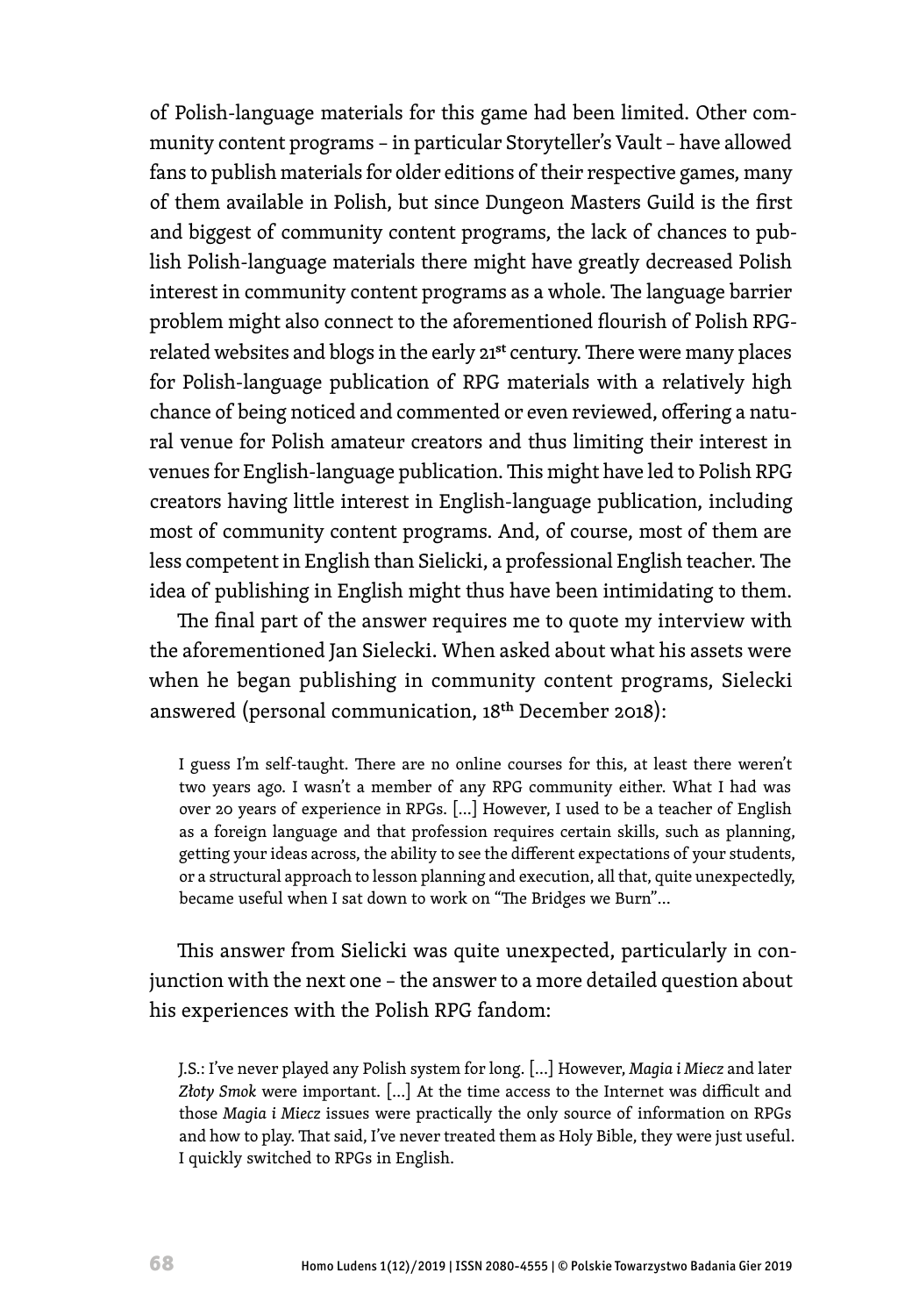M.G.: Do you see any connection between how you write your RPG materials now and what you learned from *Magia i Miecz* and *Złoty Smok*?

J.S.: No, I don't think there is a direct connection. *Magia i Miecz* and *Złoty Smok* were so long ago, I don't really remember what was in there, and decades passed before I actually started writing and publishing.

Two most striking pieces of information in those answers are that Sielicki does not feel strongly influenced by any element of the Polish RPG fandom – and given how early he became disconnected from it, he might well be right – and that he stresses his organizational and communicative skills gained as an English teacher as the most important factors of his success besides his roleplaying experience. While those answers show only Sielicki's self-perceptions, after numerous conversations with would-be game designers and observing their online discussions I believe his views to be quite accurate and to hint at another, maybe the most important aspect of Polish absence in community content programs.

While the prosumptive approach and creation of fan-made content described in earlier sections surely are important aspects of the Polish RPG fandom, they do not necessarily go hand in hand with the skills necessary to design a communicative RPG product. The analysis of the initial issues of *Magia i Miecz* by Mochocka and Mochocki (2016) suggests that guides and advice published there were, quite logically, centered around gamemastering and preparing sessions for players. This summary does not mention any advice on preparing scenarios or other game elements as supplements for other people. Judges of the first editions of Quentin, the oldest Polish RPG scenario contest (1999–ongoing), mentioned (personal communication, 28<sup>th</sup> to 30<sup>th</sup> December 2018) organizing various scenario design workshops during Polish conventions in the early years of the competition (mostly 2000–2005), but those workshops were not recorded or written down, so they probably reached a relatively small number of people – and a part of this small number probably were not active in RPG fandom anymore when the community content programs were launched.

It is also worth noting that the website of Quentin contains a few short articles written by the judges about common Quentin errors and most of them refer to problems of form, not content (Bogdaszewski, 2018; Doraczyński, 2018; Sołtysiak, 2018). These articles seem to suggest that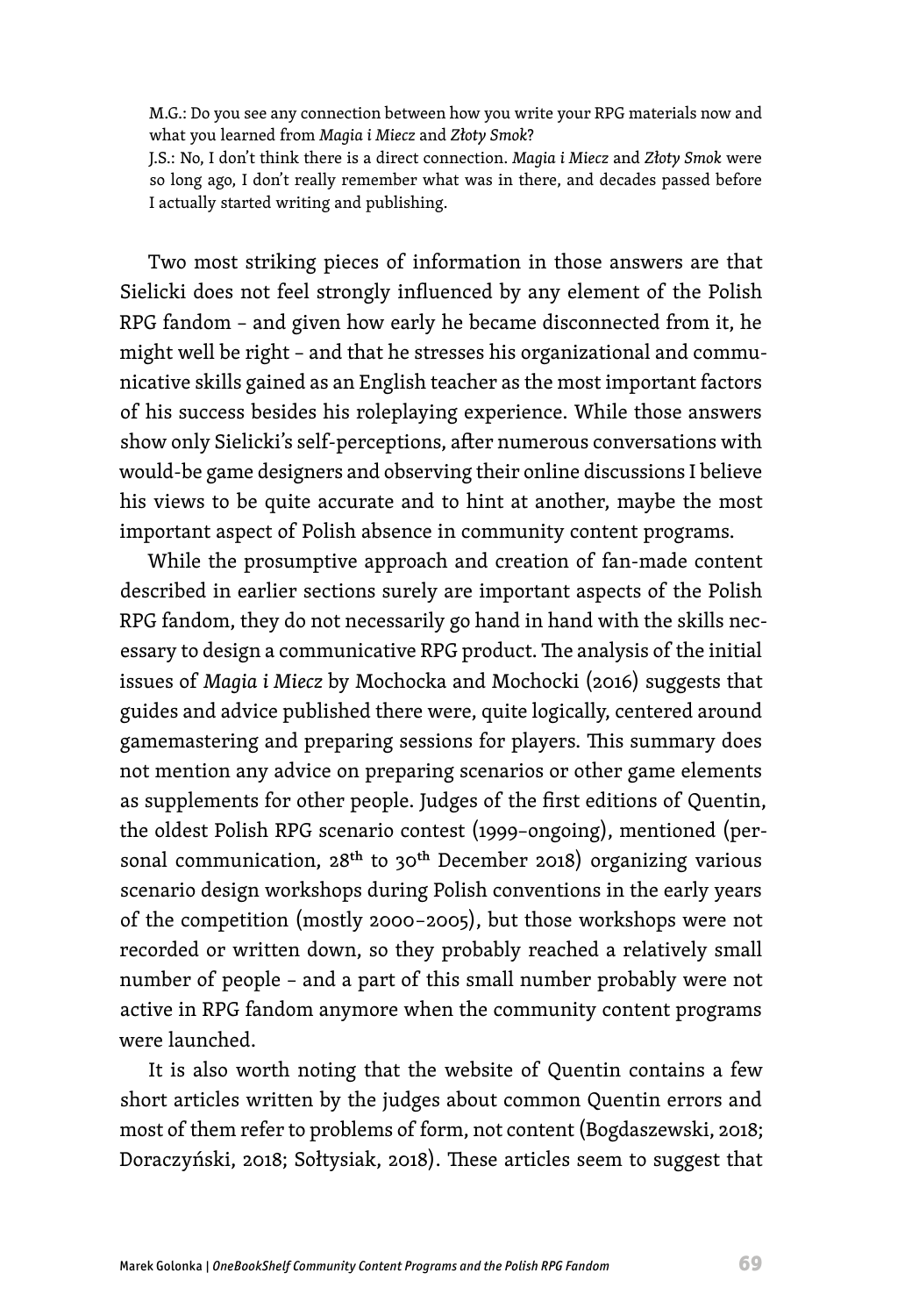Quentin judges have noticed more problems with writing an idea down than with coming up with it – RPG fandom members who participate in this contest seem to be much more creative than skilled in writing game supplements. In other words, they lack precisely those skills Sielicki considers his major advantage. As a Quentin judge in three editions of the contest I can also support this hypothesis with my own experience – when evaluating the scenarios I have noticed that their main disadvantage usually is not a lack of good ideas but a lack of the ability to, to borrow Sielicki's phrase, "get their ideas across". While Quentin scenarios are not representative of Polish RPG fandom prosumption as a whole, Krawczyk (2009) has suggested that they will probably be more complex and better thought-through than average Polish fan-made scenarios. If this trend is visible even in Quentin texts, the problem will probably be even more visible in other Polish fan-made RPG materials.

## **4. Prosumption and publishing**

The creativity of the members of the Polish RPG fandom and their ability to engage in various forms of prosumption has been proven over and over again in various creative outlets. However, it seems difficult to transform into participation in community content programs. An analysis of this difficulty can shed an interesting light on both the Polish RPG fandom and the community content programs.

The absence of Polish authors in community content programs could be seen as another indicator of *Dungeons & Dragons'* trendsetting role in the RPG market – *D&D*'s publishers keep experimenting with various modes of activity in the RPG industry and community content programs are the next step after earlier open licenses. Since *D&D* is not as domineering in Poland as in the USA and the earlier licenses have remained almost unused in our country, the publishing tradition to which community content programs refer just does not exist in Poland. This reason is close to another one – the Polish e-book market for RPGs is very weakly developed, causing a relative lack of interest in OneBookShelf web-shops and thus also in their sub-shops: community content programs. An even more fundamental reason might be the fact that in Poland there are very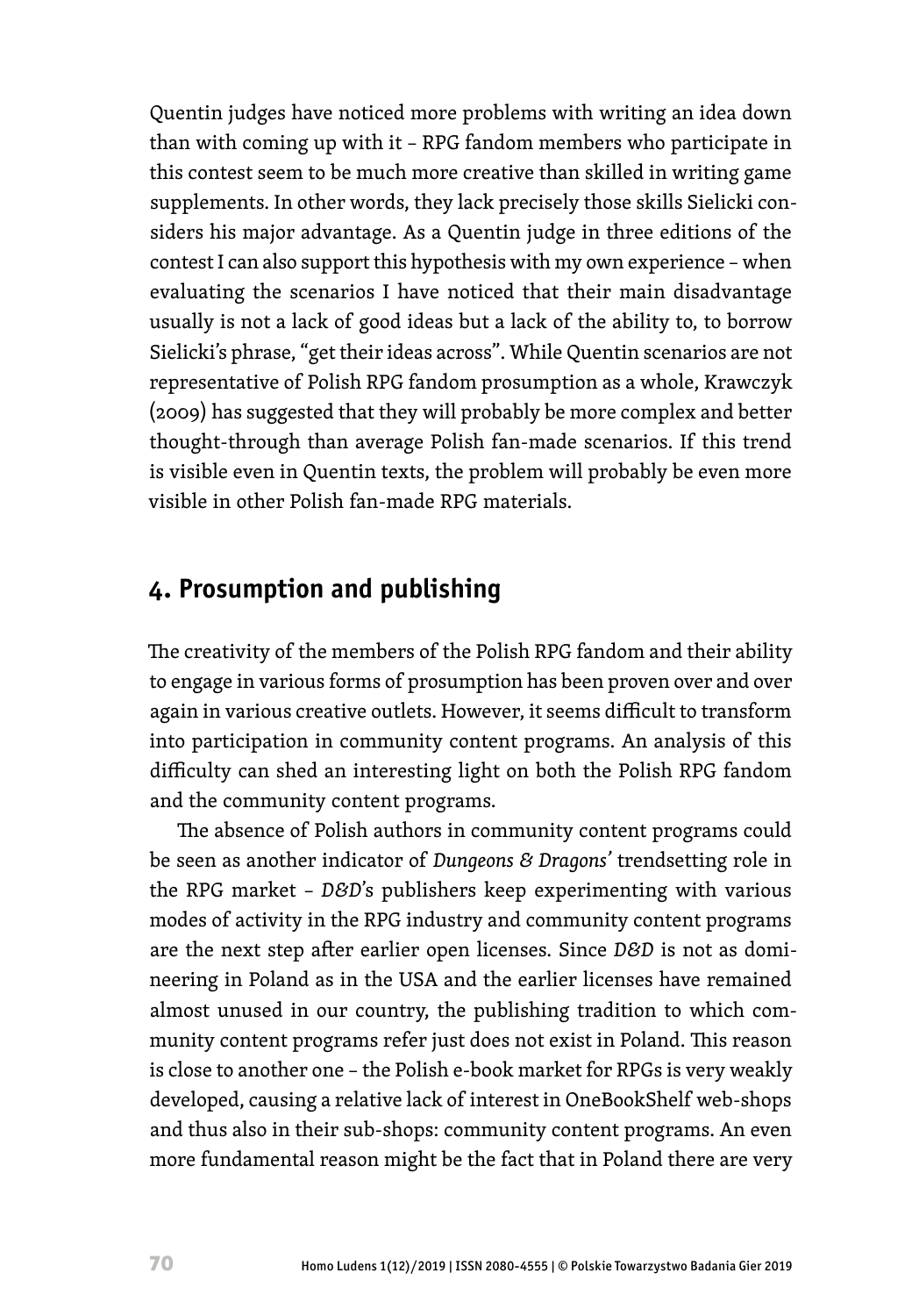few possibilities to actually learn the craft of creating RPG supplements. Advice about preparing and running a session is relatively easy to find but this sort of experience does not translate directly into an ability to write down a material intended for use by other players or game masters. Jan Sielicki states that his success in community content programs is partly due to organization and communication skills gained independently of his RPG expertise. If he is right, this actually lowers the chances of the Polish RPG fandom members to become community content publishers since the skills Sielicki mentions are actually hard to learn within the Polish RPG fandom.

I believe this analysis suggests an important aspect of RPG prosumption as a whole. Small RPG markets with few publishers and a very blurred line between a fan and a professional (like the Polish one) can be stimulating for fan creativity but simultaneously they provide less know-how needed to actually prepare an RPG supplement as a commercial product. If this assumption is true, then the RPG community in such countries would on the one hand be less able to allow its members to cross the threshold into professional or semi-professional game design, but on the other hand it would possibly be more stimulating for amateur projects.

It seems impossible (and unnecessary) to judge if this trait of the Polish and other similar RPG markets is positive or negative. This paper tries to explain the Polish RPG fandom's "failure" to produce community content creators but failing at this task does not indicate any sort of failure of the Polish RPG community as a whole. A further study concerning the potential positive aspects of this situation for the Polish RPG community would be most interesting. It is, however, beyond the scope of this paper.

## **References**

- Appelcline S. (2014a). *Designers & Dragons. History of the roleplaying game industry: '70 to '79*. USA: Evil Hat Productions.
- Appelcline S. (2014b). *Designers & Dragons. History of the roleplaying game industry: '90 to '99*. USA: Evil Hat Productions.
- Appelcline S. (2014c). *Designers & Dragons. History of the roleplaying game industry: '00 to '09*. USA: Evil Hat Productions.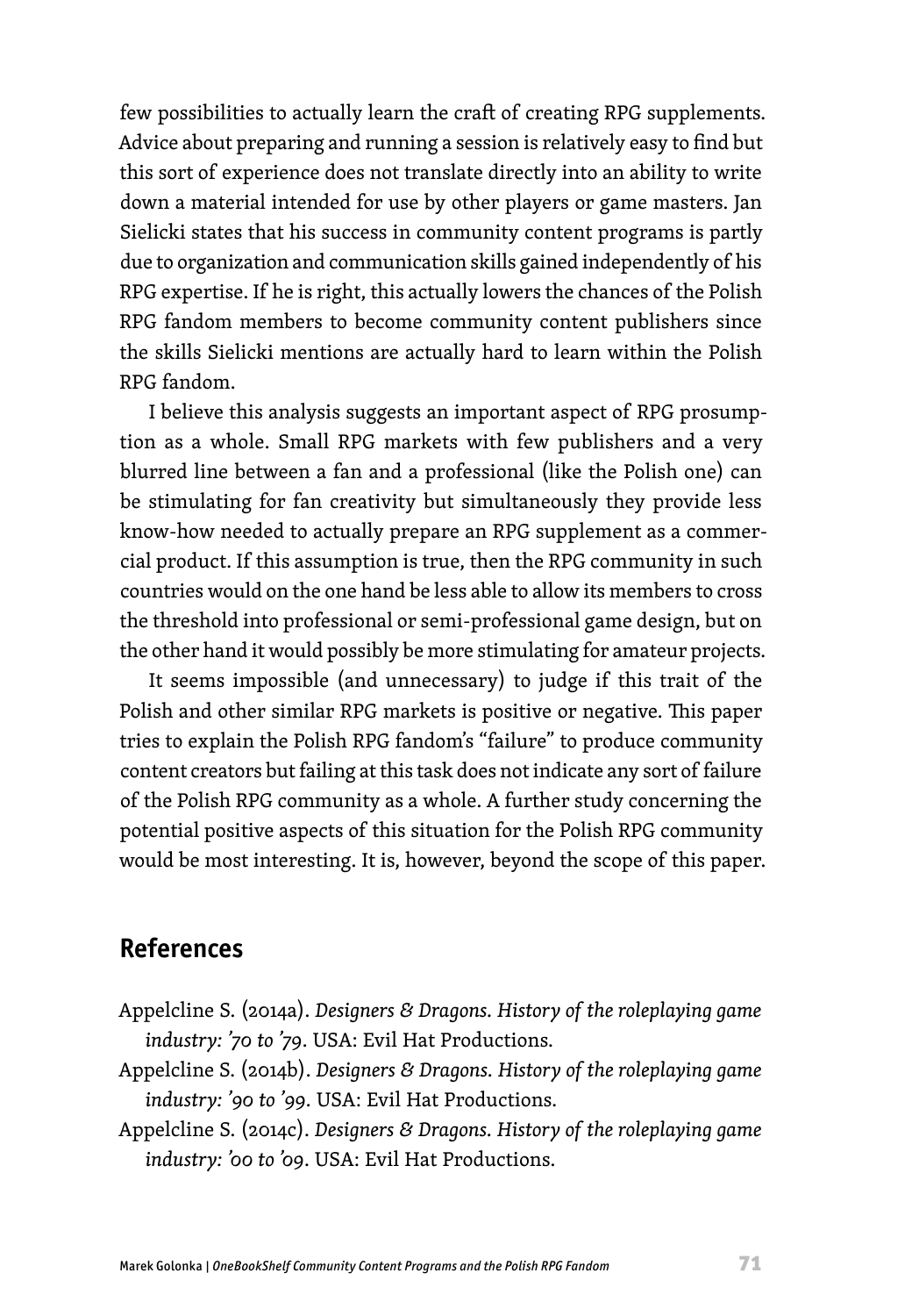- Bogdaszewski, P. (2018). Quentinowe błędy [blog post]. Online: <http:// kwentin.vot.pl/?page\_id=2007>.
- Doraczyński, W. (2018). Style over substance! [blog post]. Online: <http:// kwentin.vot.pl/?page\_id=1149>.
- Kominiarczuk, M. M. (2013). *Roleplaying games na przykładzie Dungeons & Dragons. Przyczynek do ujęcia historyczno-kulturowego*. Wrocław: unpublished M.A. thesis.
- Krawczyk, S. (2009). Ciągle ta sama historia? O powtarzalności fabuł w narracyjnych grach fabularnych. *Homo Ludens, 1(1)*, 137–153. Online: <http://ptbg.org.pl/HomoLudens/vol/1/>.
- Krawczyk, S. (2010). Badacz z fanem w jednym domu. O potrzebie kontaktów z fandomem w badaniach nad narracyjnymi grami fabularnymi. *Homo Ludens, 1(2)*, 61–75. Online: <http://ptbg.org.pl/HomoLudens/ vol/1/>.
- Mochocka, A., Mochocki, M. (2016). *Magia i Miecz* Magazine: The Evolution of Tabletop RPG in Poland and its Anglo-Saxon Context. *Homo Ludens, 8(1)*, 167–196. Online: <http://ptbg.org.pl/HomoLudens/vol/9/>.
- Montgomery J. (2017). *How to become a publisher on our site* [web FAQ article]. Online: <https://support.rpgnow.com/hc/en-us/articles/209936663- How-to-become-a-publisher-on-our-site>.
- Montgomery J. (2018a). *Content and Format Questions* [web FAQ article]. Online: <https://support.dmsguild.com/hc/en-us/articles/217029298- Content-and-Format-Questions>.
- Montgomery J. (2018b). *Payment and Pricing Questions* [web FAQ article]. Online: <https://support.dmsguild.com/hc/en-us/articles/217520767- Payment-and-Pricing-Questions>.
- Montgomery J. (2018c). *What is Dungeon Masters Guild* [web FAQ article]. Online: <https://support.dmsguild.com/hc/en-us/articles/217028508- What-is-the-Dungeon-Masters-Guild>.
- Muszyński P. (2016). *Advanced Dungeons and Dragons w to się kiedyś grało*  [blog post]. Online: <https://fanbojizycie.wordpress.com/2016/01/27/ advanced-dungeons-and-dragons-w-to-sie-kiedys-gralo/>.
- OneBookShelf (2018a). *About us* [web FAQ article]. Online: <https://www. dmsguild.com/about.php>.
- OneBookShelf (2018b). *Community Content Programs* [web FAQ article], <https://www.drivethrurpg.com/cc/0/default>.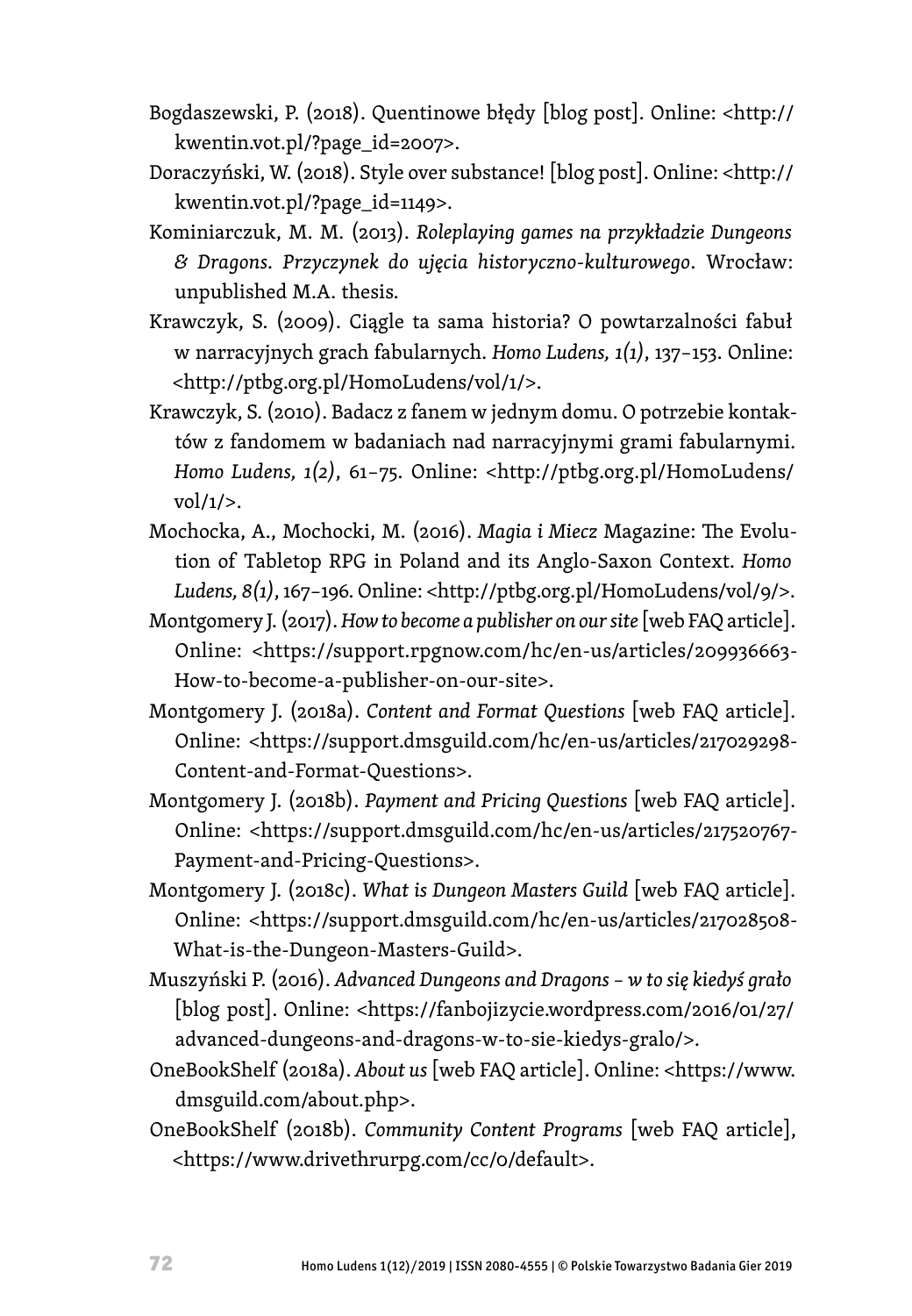- OneBookShelf (2019a). *Dungeon Masters Guild*, Polish products category [shop subsite], Online: < https:// www.dmsguild.com/browse.php?fil ters=0\_0\_0\_0\_0\_0\_0\_45485>.
- OneBookShelf (2019b). *Miskatonic Repository*, Polish products category [shop subsite], <https://www.drivethrurpg.com/browse/pub/2/Chaosium/subcategory/29274/Miskatonic-Repository?filters=0\_0\_0\_0\_453 38&sort=4a>.
- Pinnacle Entertainment Group (2018). *Announcing the Savage Worlds Adventurer's Guild!* [blog post], Online: <https://www.peginc.com/ announcing-the-savage-worlds-adventurers-guild/>.
- Porczyński D. (2014). Prosumpcja w polskim fandomie gier fabularnych. In Siuda P., Żaglewski T. (Eds.), *Prosumpcja: pomiędzy podejściem apokaliptycznym a emancypującym* (pp. 99–138). Gdańsk: Wydawnictwo Naukowe Katedra.

Sapkowski, A. (1995). *Oko Yrrhedesa*. Warszawa: Wydawnictwo MAG.

- Siuda P., Żaglewski T. (2014). O potrzebie odkrycia trzeciej drogi w badaniach prosumpcji. In Siuda P., Żaglewski T. (Eds.), *Prosumpcja: pomiędzy podejściem apokaliptycznym a emancypującym* (pp. 7–21). Gdańsk: Wydawnictwo Naukowe Katedra.
- Sołtysiak, M. (2018). *Jak pisać scenariusz na konkurs Quentin?* [PDF]. Online: <http://kwentin.vot.pl/?page\_id=1117>.

All the Internet sources were consulted on the 2<sup>nd</sup> July 2019.

**Marek Golonka, M.A.** – Role-Playing Games designer, Ph.D. student at the Institute of Polish Culture at University of Warsaw and game design lecturer at Kazimierz Wielki University in Bydgoszcz and Górnośląska Wyższa Szkoła Przedsiębiorczości w Chorzowie.

### **Programy** *community content* **platformy OneBookShelf a polski fandom RPG**

**Abstrakt:** Artykuł analizuje nieomal zupełny brak udziału polskich projektantów gier fabularnych w programach *community content* otworzonych przez OneBookShelf dla różnych systemów RPG i proponuje wyjaśnienie tego stanu warunkami rozwoju fandomu gier fabularnych w Polsce. Jako częściowa przyczyna zasugerowana jest pozycja *Dungeons & Dragons* na